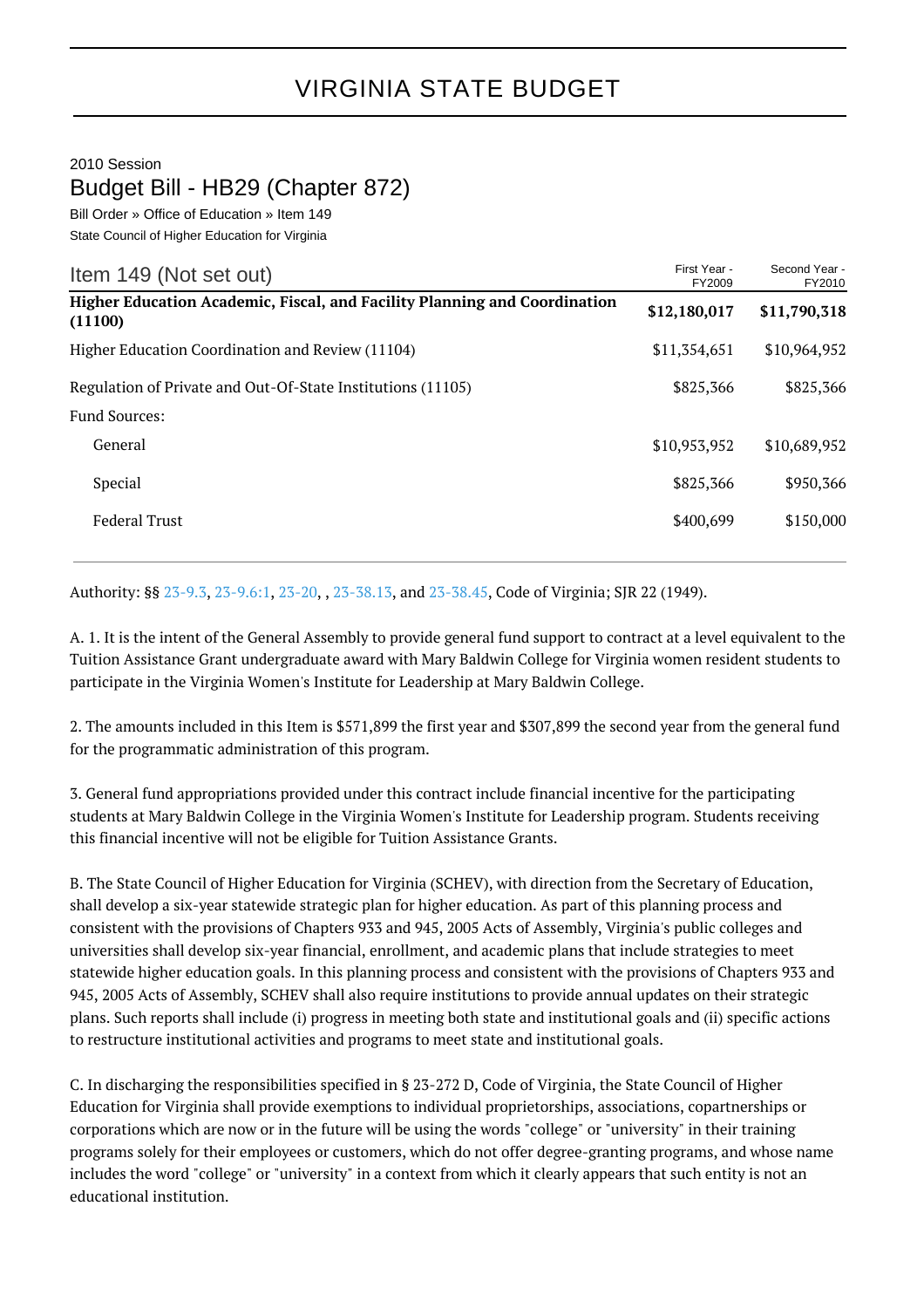D. Out of this appropriation, \$91,493 the first year and one position from the general fund and \$91,493 and one position from the general fund the second year is designated for the purpose of coordination of articulation activities from the state's community colleges and Richard Bland College to ensure compliance with the 2005 Restructured Higher Education Financial and Administrative Operations Act.

E. Out of the appropriation for Higher Education Coordination and Review, \$6,003,177 the first year and \$6,003,177 the second year from the general fund is provided for continuation of the Virtual Library of Virginia. Funding for the Virtual Library of Virginia is provided for the benefit of students and faculty at the Commonwealth's public institutions of higher education and participating nonprofit, independent private colleges and universities. Out of this amount, \$396,785 in each year is earmarked to allow the participation of nonprofit, independent private colleges and universities.

F.1. The State Council of Higher Education for Virginia and the Secretary of Education, in conjunction with the three medical schools, University of Virginia, Virginia Commonwealth University, and Eastern Virginia Medical School, shall monitor the results of the Generalist Initiative, especially the decisions of graduates from the undergraduate medical programs to enter generalist residencies, and the composition of the residencies in the two associated academic health centers. The three medical schools shall report biennially to the State Council by October 1. It is the intent of the General Assembly that:

a. The three medical schools shall maintain the efforts to educate and train sufficient generalist physicians to meet the needs of the Commonwealth, recognizing the Commonwealth's need for generalist physicians in medically underserved regions of the state. Further, the medical schools shall support medical education and training in the principles of generalist medicine for all undergraduate medical students, regardless of their chosen specialty or field of study.

b. The three medical schools shall jointly collect and report on their production of generalist residents to the Secretary of Education and the State Council of Higher Education biennially.

c. The State Council of Higher Education for Virginia shall set forth the reporting requirements in consultation with the three medical schools.

d. The State Council shall, in consultation with the University of Virginia, Virginia Commonwealth University, and Eastern Virginia Medical School, provide a summary of the biennial report to the Chairmen of the House Appropriations and Senate Finance Committees by November 1, and shall include policy and funding recommendations, as appropriate, to address the need for medical education and training in the Commonwealth.

G. Out of this appropriation, \$825,366 the first year and seven positions from nongeneral funds and \$825,366 the second year and seven positions from nongeneral funds is provided to support higher education coordination and review services, including expenses incurred in the regulation and oversight of the private and out-of-state postsecondary institutions and proprietary schools operating in Virginia. These funds will be generated through fee schedules developed pursuant to § [23-276.9](http://law.lis.virginia.gov/vacode/23-276.9/), Code of Virginia.

H.1. Out of this appropriation, \$586,870 and six positions each year from the general fund are provided in recognition of the increased role that the State Council of Higher Education must play in: (i) coordinating Virginia's system of higher education; (ii) aligning statewide enrollment demand with institutional enrollment projections; (iii) providing guidance and oversight in the development and routine update of six-year financial, academic, and enrollment plans; and (iv) making policy recommendations to the Governor and General Assembly that ensure the Commonwealth's needs with respect to higher education are met consistently.

2. Specifically, these funds are provided to enhance the agency's capacity to: (i) collect and analyze data; (ii) conduct rigorous policy reviews, as needed; and (iii) evaluate and make recommendations related to resource needs, allocations, and systemwide funding policies. In addition to these funds, existing agency resources shall be